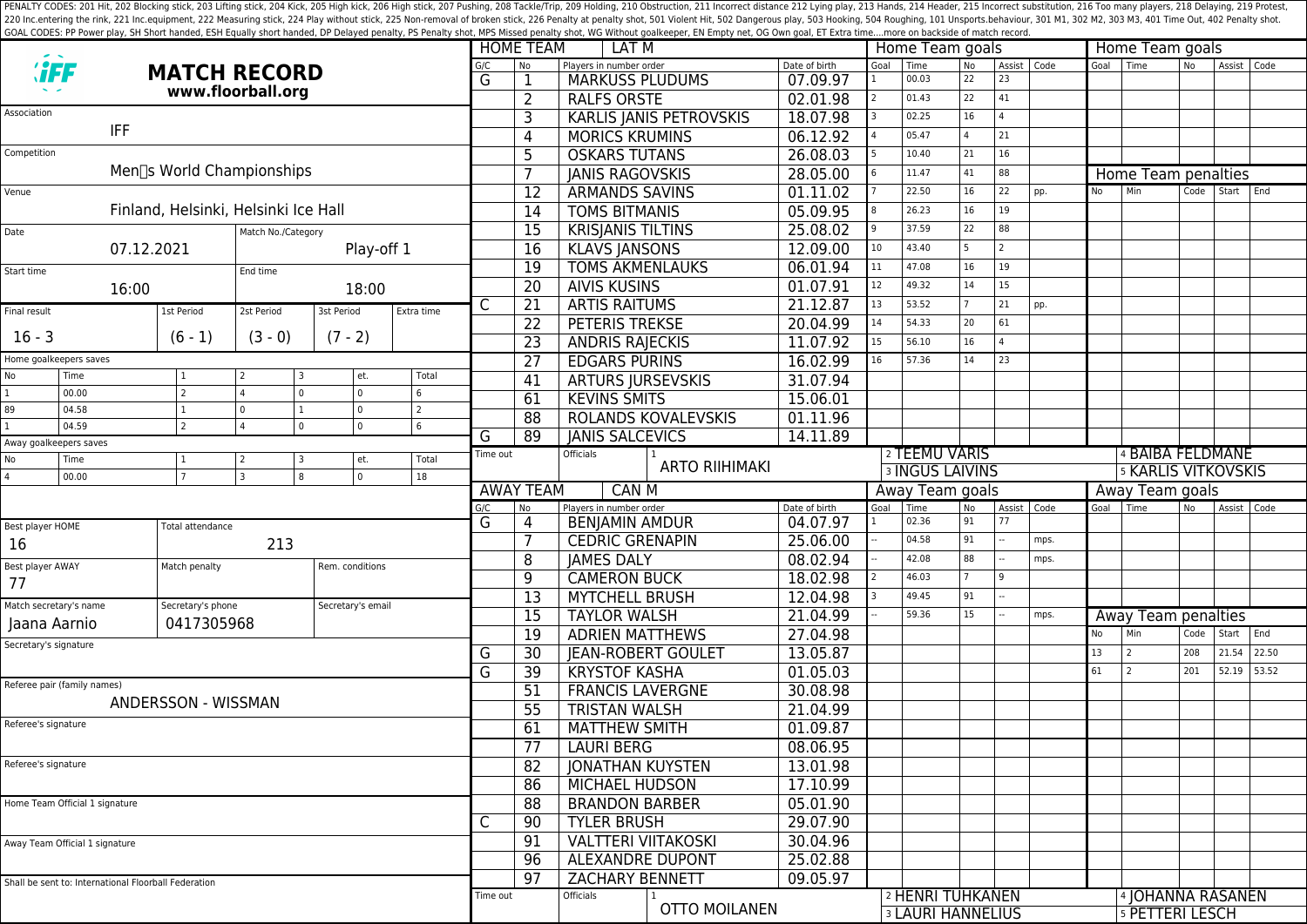PENALTY CODES: 201 Hit, 202 Blocking stick, 203 Lifting stick, 204 Kick, 204 Kick, 205 High kick, 204 Kick, 205 High kick, 206 High stick, 206 High stick, 206 High stick, 206 High stick, 207 Pushing, 208 Tackle/Trip, 209 H 220 Inc.entering the rink, 221 Inc.equipment, 222 Measuring stick, 224 Play without stick, 225 Non-removal of broken stick, 225 Poralty shot, 501 Violent Hit, 502 Dangerous play, 503 Hooking, 504 Roughing, 101 Unsports.beh GOAL CODES: PP Power play, SH Short handed, ESH Equally short handed, DP Delayed penalty, PS Penalty shot, MPS Missed penalty shot, WG Without goalkeeper, EN Empty net, OG Own goal, ET Extra time....more on backside of mat

|                                |                                                      | <b>MATCH RECORD</b><br>www.floorball.org |                    |                |                |                   |          | <b>HOME TEAM</b><br>LAT M                    |                         |                       |  |               |                 | Home Team goals          |    |             | Home Team goals            |                              |            |                |     |  |  |
|--------------------------------|------------------------------------------------------|------------------------------------------|--------------------|----------------|----------------|-------------------|----------|----------------------------------------------|-------------------------|-----------------------|--|---------------|-----------------|--------------------------|----|-------------|----------------------------|------------------------------|------------|----------------|-----|--|--|
| <b><i>``FF</i></b>             |                                                      |                                          |                    |                |                |                   | G/C      | No                                           | Players in number order |                       |  | Date of birth | Goal            | Time                     | No | Assist Code |                            | Goal Time                    | <b>No</b>  | Assist Code    |     |  |  |
| Association                    |                                                      |                                          |                    |                |                |                   |          |                                              |                         |                       |  |               |                 |                          |    |             |                            |                              |            |                |     |  |  |
|                                | <b>IFF</b>                                           |                                          |                    |                |                |                   |          |                                              |                         |                       |  |               |                 |                          |    |             |                            |                              |            |                |     |  |  |
| Competition                    |                                                      |                                          |                    |                |                |                   |          |                                              |                         |                       |  |               |                 |                          |    |             |                            |                              |            |                |     |  |  |
|                                |                                                      | Men <sup>[</sup> s World Championships   |                    |                |                |                   |          |                                              |                         |                       |  |               |                 |                          |    |             |                            | Home Team penalties          |            |                |     |  |  |
| Venue                          |                                                      |                                          |                    |                |                |                   |          |                                              |                         |                       |  |               |                 |                          |    |             | No                         | Min                          | Code Start |                | End |  |  |
|                                |                                                      | Finland, Helsinki, Helsinki Ice Hall     |                    |                |                |                   |          |                                              |                         |                       |  |               |                 |                          |    |             |                            |                              |            |                |     |  |  |
| Date                           |                                                      |                                          | Match No./Category |                |                |                   |          |                                              |                         |                       |  |               |                 |                          |    |             |                            |                              |            |                |     |  |  |
|                                | 07.12.2021                                           |                                          |                    |                | Play-off 1     |                   |          |                                              |                         |                       |  |               |                 |                          |    |             |                            |                              |            |                |     |  |  |
| Start time                     |                                                      |                                          | End time           |                |                |                   |          |                                              |                         |                       |  |               |                 |                          |    |             |                            |                              |            |                |     |  |  |
|                                | 16:00                                                |                                          |                    |                | 18:00          |                   |          |                                              |                         |                       |  |               |                 |                          |    |             |                            |                              |            |                |     |  |  |
| Final result                   |                                                      | 1st Period                               | 2st Period         |                | 3st Period     | Extra time        |          |                                              |                         |                       |  |               |                 |                          |    |             |                            |                              |            |                |     |  |  |
| $16 - 3$                       |                                                      | $(6 - 1)$                                | $(3 - 0)$          |                | $(7 - 2)$      |                   |          |                                              |                         |                       |  |               |                 |                          |    |             |                            |                              |            |                |     |  |  |
|                                | Home goalkeepers saves                               |                                          |                    |                |                |                   |          |                                              |                         |                       |  |               |                 |                          |    |             |                            |                              |            |                |     |  |  |
| No                             | Time                                                 |                                          |                    | l 3            | et.            | Total             |          |                                              |                         |                       |  |               |                 |                          |    |             |                            |                              |            |                |     |  |  |
| $\overline{89}$                | 42.08                                                | $\mathbf{1}$                             | $\mathbf 0$        | $\vert$ 1      | $\overline{0}$ | $\overline{2}$    |          |                                              |                         |                       |  |               |                 |                          |    |             |                            |                              |            |                |     |  |  |
|                                | 42.09                                                | 2                                        | 4                  | $\overline{0}$ | $\mathbf 0$    | 6                 |          |                                              |                         |                       |  |               |                 |                          |    |             |                            |                              |            |                |     |  |  |
| 89                             | 59.36<br>Away goalkeepers saves                      | $\mathbf{1}$                             | $\Omega$           | $\mathbf{1}$   | $\mathsf 0$    | $\overline{2}$    |          |                                              |                         |                       |  |               |                 |                          |    |             |                            |                              |            |                |     |  |  |
| No                             | Time                                                 | 1                                        | 2                  | 3              | et.            | Total             | Time out |                                              | Officials               |                       |  |               |                 | 2 TEEMU VARIS            |    |             |                            | 4 BAIBA FELDMANE             |            |                |     |  |  |
|                                |                                                      |                                          |                    |                |                |                   |          |                                              |                         | <b>ARTO RIIHIMAKI</b> |  |               |                 | <b>3 INGUS LAIVINS</b>   |    |             | <b>5 KARLIS VITKOVSKIS</b> |                              |            |                |     |  |  |
|                                |                                                      |                                          |                    |                |                |                   |          | <b>AWAY TEAM</b><br>CAN M<br>Away Team goals |                         |                       |  |               | Away Team goals |                          |    |             |                            |                              |            |                |     |  |  |
|                                |                                                      |                                          |                    |                |                |                   | G/C      | No                                           | Players in number order |                       |  | Date of birth | Goal            | Time                     | No | Assist Code | Goal                       | Time                         | No         | Assist Code    |     |  |  |
| Best player HOME               |                                                      | Total attendance                         |                    |                |                |                   |          |                                              |                         |                       |  |               |                 |                          |    |             |                            |                              |            |                |     |  |  |
| 16                             |                                                      |                                          | 213                |                |                |                   |          |                                              |                         |                       |  |               |                 |                          |    |             |                            |                              |            |                |     |  |  |
| Best player AWAY               |                                                      | Match penalty                            | Rem. conditions    |                |                |                   |          |                                              |                         |                       |  |               |                 |                          |    |             |                            |                              |            |                |     |  |  |
| 77                             |                                                      |                                          |                    |                |                |                   |          |                                              |                         |                       |  |               |                 |                          |    |             |                            |                              |            |                |     |  |  |
|                                | Match secretary's name                               |                                          | Secretary's phone  |                |                | Secretary's email |          |                                              |                         |                       |  |               |                 |                          |    |             |                            | Away Team penalties          |            |                |     |  |  |
| Jaana Aarnio                   |                                                      |                                          | 0417305968         |                |                |                   |          |                                              |                         |                       |  |               |                 |                          |    |             | No                         | Min                          |            | Code Start End |     |  |  |
| Secretary's signature          |                                                      |                                          |                    |                |                |                   |          |                                              |                         |                       |  |               |                 |                          |    |             |                            |                              |            |                |     |  |  |
|                                | Referee pair (family names)                          |                                          |                    |                |                |                   |          |                                              |                         |                       |  |               |                 |                          |    |             |                            |                              |            |                |     |  |  |
|                                |                                                      | ANDERSSON - WISSMAN                      |                    |                |                |                   |          |                                              |                         |                       |  |               |                 |                          |    |             |                            |                              |            |                |     |  |  |
| Referee's signature            |                                                      |                                          |                    |                |                |                   |          |                                              |                         |                       |  |               |                 |                          |    |             |                            |                              |            |                |     |  |  |
|                                |                                                      |                                          |                    |                |                |                   |          |                                              |                         |                       |  |               |                 |                          |    |             |                            |                              |            |                |     |  |  |
| Referee's signature            |                                                      |                                          |                    |                |                |                   |          |                                              |                         |                       |  |               |                 |                          |    |             |                            |                              |            |                |     |  |  |
|                                |                                                      |                                          |                    |                |                |                   |          |                                              |                         |                       |  |               |                 |                          |    |             |                            |                              |            |                |     |  |  |
| Home Team Official 1 signature |                                                      |                                          |                    |                |                |                   |          |                                              |                         |                       |  |               |                 |                          |    |             |                            |                              |            |                |     |  |  |
|                                |                                                      |                                          |                    |                |                |                   |          |                                              |                         |                       |  |               |                 |                          |    |             |                            |                              |            |                |     |  |  |
|                                | Away Team Official 1 signature                       |                                          |                    |                |                |                   |          |                                              |                         |                       |  |               |                 |                          |    |             |                            |                              |            |                |     |  |  |
|                                |                                                      |                                          |                    |                |                |                   |          |                                              |                         |                       |  |               |                 |                          |    |             |                            |                              |            |                |     |  |  |
|                                | Shall be sent to: International Floorball Federation |                                          |                    |                |                |                   |          |                                              |                         |                       |  |               |                 |                          |    |             |                            |                              |            |                |     |  |  |
|                                |                                                      |                                          |                    |                |                |                   | Time out |                                              | Officials               | <b>OTTO MOILANEN</b>  |  |               |                 | 2 HENRI TUHKANEN         |    |             |                            | <sup>4</sup> JOHANNA RASANEN |            |                |     |  |  |
|                                |                                                      |                                          |                    |                |                |                   |          |                                              |                         |                       |  |               |                 | <b>3 LAURI HANNELIUS</b> |    |             |                            | 5 PETTERI LESCH              |            |                |     |  |  |